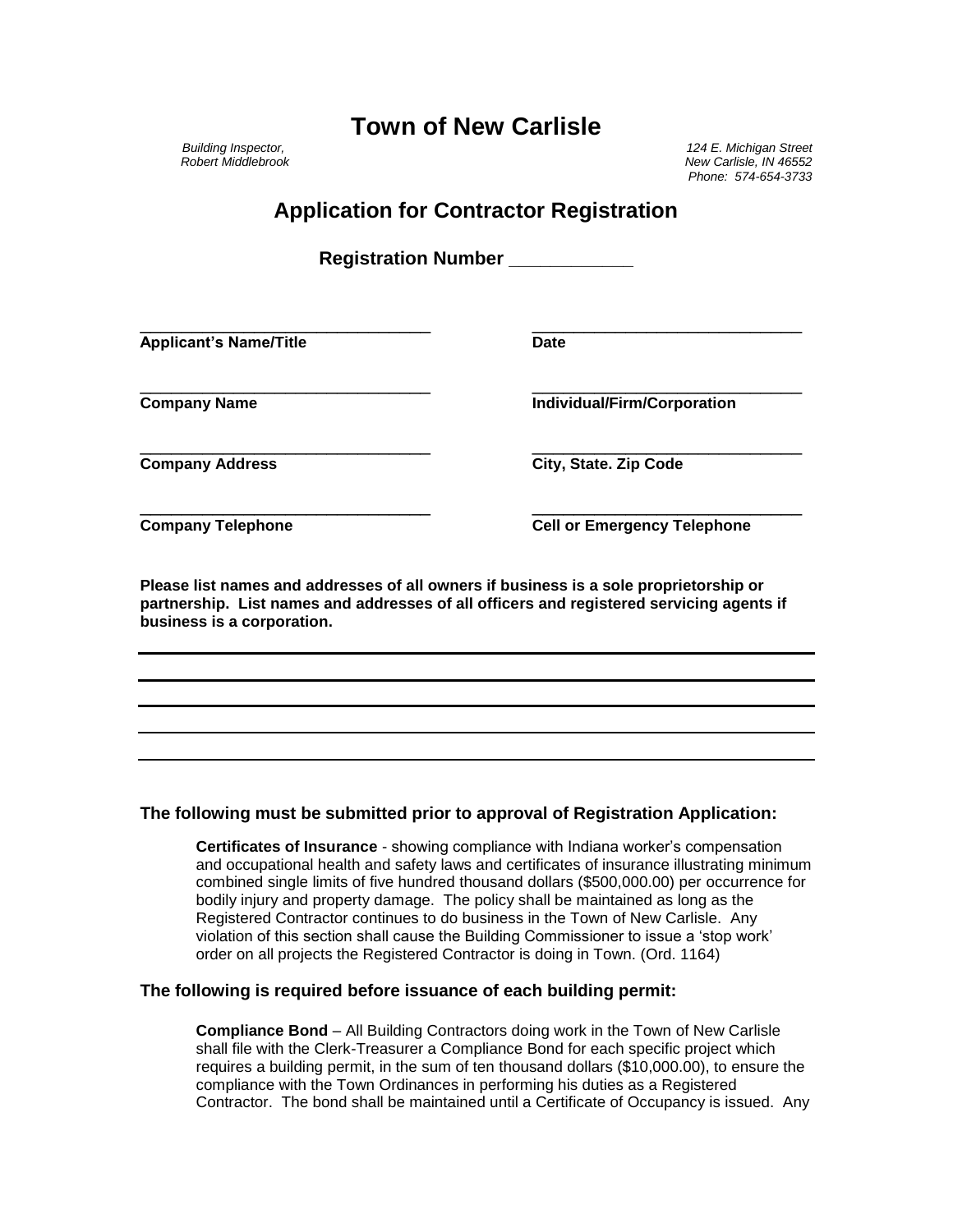violation of this section shall cause the Building Commissioner to issue a "stop work" order on each specific project affected. (Ord. 1164)

An annual registration fee of \$150.00 (non-refundable) must be paid upon approval of Contractor Registration and remains effective for a period of one year from the date of issuance. All registration renewals shall be completed within 30 days prior to the expiration of any current registration.

I understand that I, or a representative of the above Applicant's business, must inform the Town of New Carlisle in writing by certified mail, return receipt requested, should the business no longer carry insurance, if the business is dropped from an insurance carrier, or if any policy limits are reduced to an amount less than is required by the above and foregoing application as to all of the following types of insurance coverage: property damage, bodily injury and workman's compensation insurance as is required pursuant to this Application.

I understand that if the above Applicant's business is dropped, no longer carries, or carries insurance in an amount less than is required by the Application or the laws of the State of Indiana, then the Business's Registration issued by the Town of New Carlisle as a result of this Application shall be immediately rescinded and is void.

I understand that the above Business Applicant is solely responsible and holds the Town of New Carlisle harmless and indemnifies the Town of New Carlisle against any bodily injury, property damage, damages resulting from any Workman's Compensation claims or any and all other damages and costs resulting either directly or indirectly from any work performed as to the above Application.

I affirm under the penalties for perjury that all employees, agents and independent contractor's working directly or indirectly for the above business are fully covered by Workman's Compensation Insurance pursuant to the conditions and limits in conformity with the laws of the State of Indiana.

I affirm, under the penalties for perjury, that the above and foregoing representations are true and correct to the best of my knowledge and belief.

| Date: $\overline{\phantom{a}}$                                                     |     |                                       |
|------------------------------------------------------------------------------------|-----|---------------------------------------|
|                                                                                    |     | Representative's Signature (required) |
|                                                                                    |     | Representative (Printed)              |
| <b>STATE OF INDIANA</b>                                                            |     |                                       |
| <b>COUNTY OF ST. JOSEPH</b>                                                        | SS: |                                       |
| Subscribed and sworn to before me this ___________ day of _________________, 2007. |     |                                       |
| Notary Public                                                                      |     | My Commission Expires:                |
|                                                                                    |     | County of Residence:                  |
| Notary Public (Printed)                                                            |     |                                       |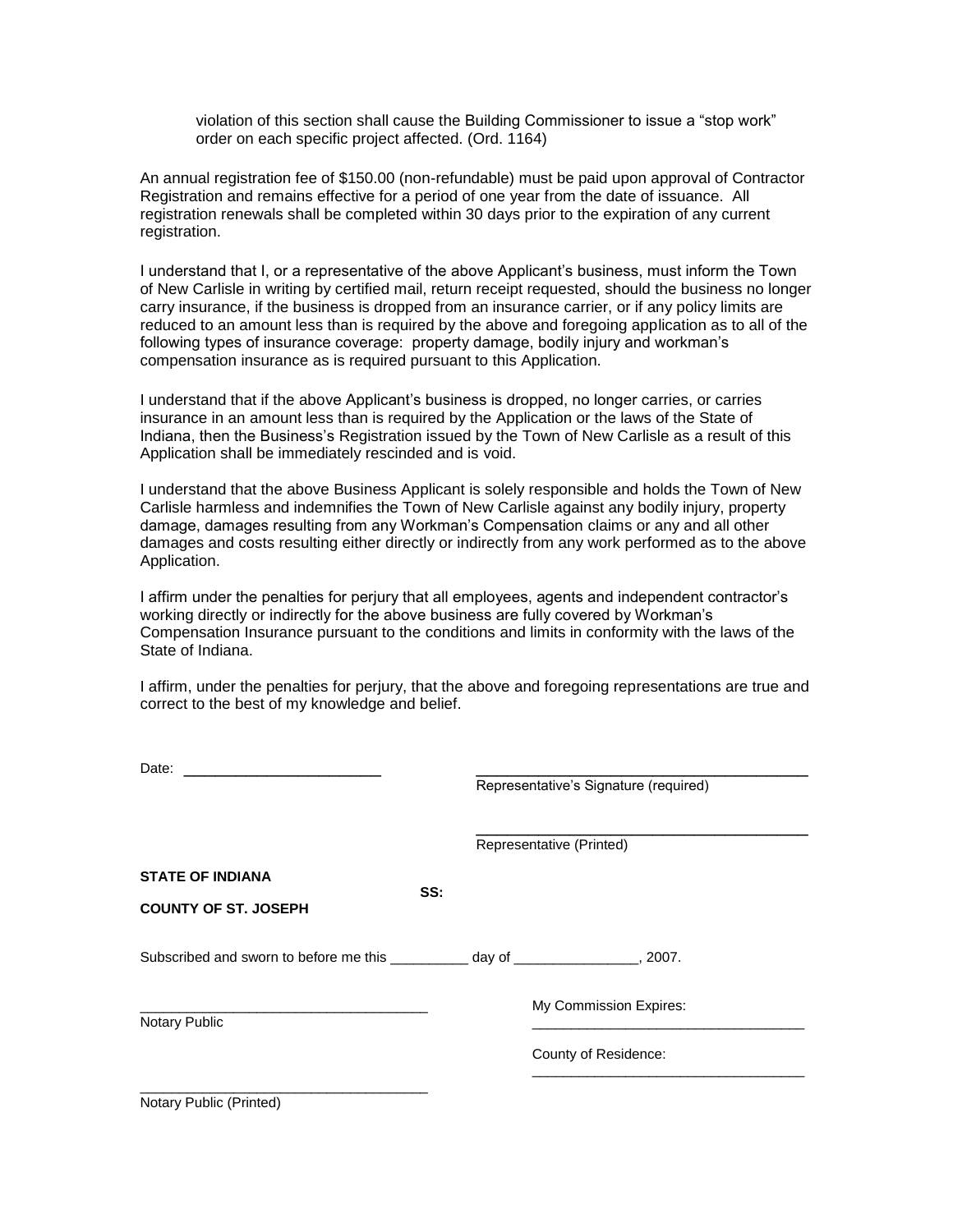## APPROVED PERSONNEL FOR SIGNING PERMITS

Date:\_\_\_\_\_\_\_\_\_\_\_\_\_\_\_\_\_\_\_\_\_\_

Name of Company: \_\_\_\_\_\_\_\_\_\_\_\_\_\_\_\_\_\_\_\_\_\_\_\_\_\_\_\_\_\_\_\_\_\_\_\_\_\_

Town of New Carlisle Registration No. \_\_\_\_\_\_\_\_\_\_\_\_\_\_\_\_\_\_\_\_\_\_\_\_

The following people associated with the above named company have permission to sign for all applicable permits. **Only the people listed will be allowed to pull permits.**

| 1.               |                                   |
|------------------|-----------------------------------|
| 2.               |                                   |
| 3.               |                                   |
| $\overline{4}$ . |                                   |
| 5.               | the company of the company of the |
| 6.               |                                   |

\_\_\_\_\_\_\_\_\_\_\_\_\_\_\_\_\_\_\_\_\_\_\_\_\_\_\_\_\_\_ \_\_\_\_\_\_\_\_\_\_\_\_\_\_\_\_\_\_ Signature of Company Representative/Title Date

Please return to:

Town of New Carlisle 124 E. Michigan Street PO Box 6 New Carlisle, IN 46552

> Or Fax to: 574-654-8876